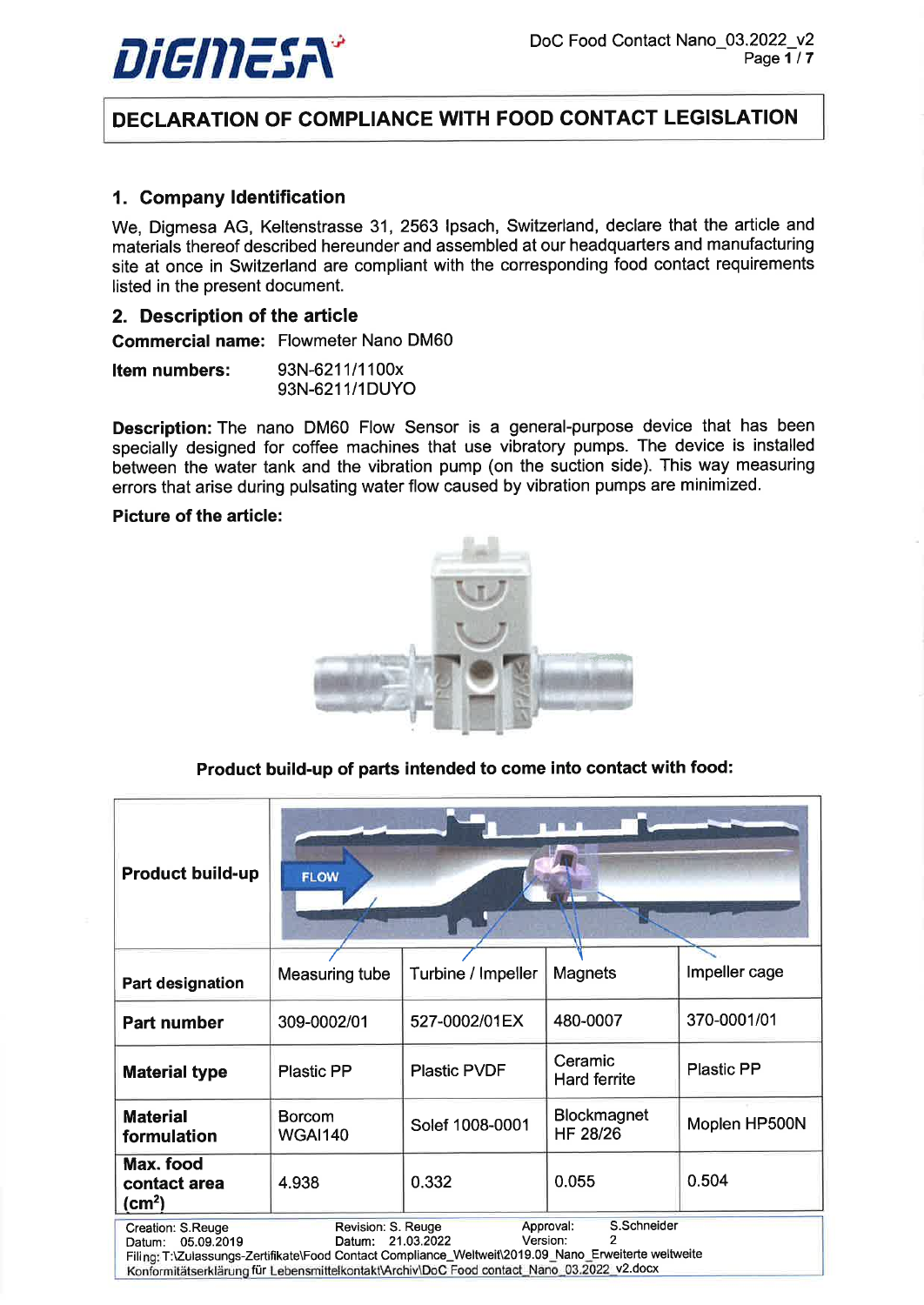

# 3. Confirmation that those materials or items meet the relevant requirements of Food contact regulations

The materials and/or items covered by this Declaration comply with the relevant requirements laid down in Framework Regulation (EC) N' 1935120041EC, Regulation (EC) N"202312006 and other European and national texts applicable, listed below:

| <b>Relevant</b><br>categories | List of regulations and / or other references texts<br>applicable                                                                                          |                | <b>Means of</b><br><b>Compliance</b> |
|-------------------------------|------------------------------------------------------------------------------------------------------------------------------------------------------------|----------------|--------------------------------------|
| of materials                  |                                                                                                                                                            | <b>Testing</b> | <b>DoC</b> from<br><b>Suppliers</b>  |
| $\boxtimes$ Plastics          | $\boxtimes$ European Union: Regulation No.10/2011/EU on plastic<br>materials and articles and its amendments                                               | $\boxtimes$    | ⊠                                    |
|                               | $\boxtimes$ France: French Decree No. 2007-766 on materials and                                                                                            | ⊠              |                                      |
|                               | articles intended to contact with food and its amendments                                                                                                  |                |                                      |
|                               | $\boxtimes$ Germany: LFGB (Lebensmittel- und<br>Futtermittelgesetzbuch) §30, §31 and its amendments                                                        | ⊠              |                                      |
|                               | $\boxtimes$ Italy: Ministerial Decree of 21/3/1973 and its amendments                                                                                      |                |                                      |
|                               | $\boxtimes$ Netherland: The Dutch Regulation on commodities in                                                                                             | ⊠⊠             |                                      |
|                               | contact with food "Verpakkingen- en gebruiksartikelenbesluit"<br>(Warenwet)                                                                                |                |                                      |
|                               | $\boxtimes$ USA: (FDA) and its amendments, Title 21 CFR 177.1520-<br>Olefin polymer and 21 CFR 177.2510(a) Polyvinylidene<br>fluoride resins               |                | ⊠                                    |
|                               | $\boxtimes$ Mercosur (Argentina, Brazil, Paraguay, Uruguay and<br>Venezuela):                                                                              | ⊠              |                                      |
|                               | GMC Res. No.32/10 Technical regulation on migration from<br>plastic material, packaging and equipment intended to come<br>into contact with foods          |                |                                      |
|                               | GMC Res. No. 56/92 General provisions for Plastic packaging<br>and food contact equipment                                                                  |                |                                      |
|                               | GMC Res. No. 3/92 General criteria of packaging and food<br>equipment in contact with foods                                                                |                |                                      |
|                               | $\boxtimes$ China: GB 4806.7-2016 National food safety standard -<br>plastic materials and articles for food contact use                                   | ⊠              | X                                    |
|                               | GB 4806.7-2016 National food safety standard - general<br>safety requirements for food contact materials                                                   |                | ⊠                                    |
|                               | $\boxtimes$ Japan: Japan Food Sanitation Act, Specifications and<br>Standards for Food, Food Additives, etc. (1959 MHLW Notice<br>No. 370) with Amendments | $\boxtimes$    | $\boxtimes$                          |
|                               | $\boxtimes$ Singapore: Sale of Food Act                                                                                                                    | $\boxtimes$    |                                      |
|                               | $\boxtimes$ South Korea: Standards & Specifications for Food Utensils,<br>Containers & Packaging - Ministry of Food and Drug Safety                        | $\boxtimes$    |                                      |
|                               | $\boxtimes$ Taiwan: Sanitation Standard for Food Utensils, Containers<br>and Packages                                                                      | ⊠              |                                      |
|                               | $\boxtimes$ Thailand: Food Act B.E. 2522 (1979) and Notification of the<br>Ministry of Public Health (No. 295) B.E. 2548                                   | ⊠              |                                      |
|                               | $\boxtimes$ Phthalates and Bisphenol A (BPA) free                                                                                                          | $\boxtimes$    | $\boxtimes$                          |
| Colouring                     | n/a (not applicable)                                                                                                                                       |                |                                      |
| Masterbatch                   |                                                                                                                                                            |                |                                      |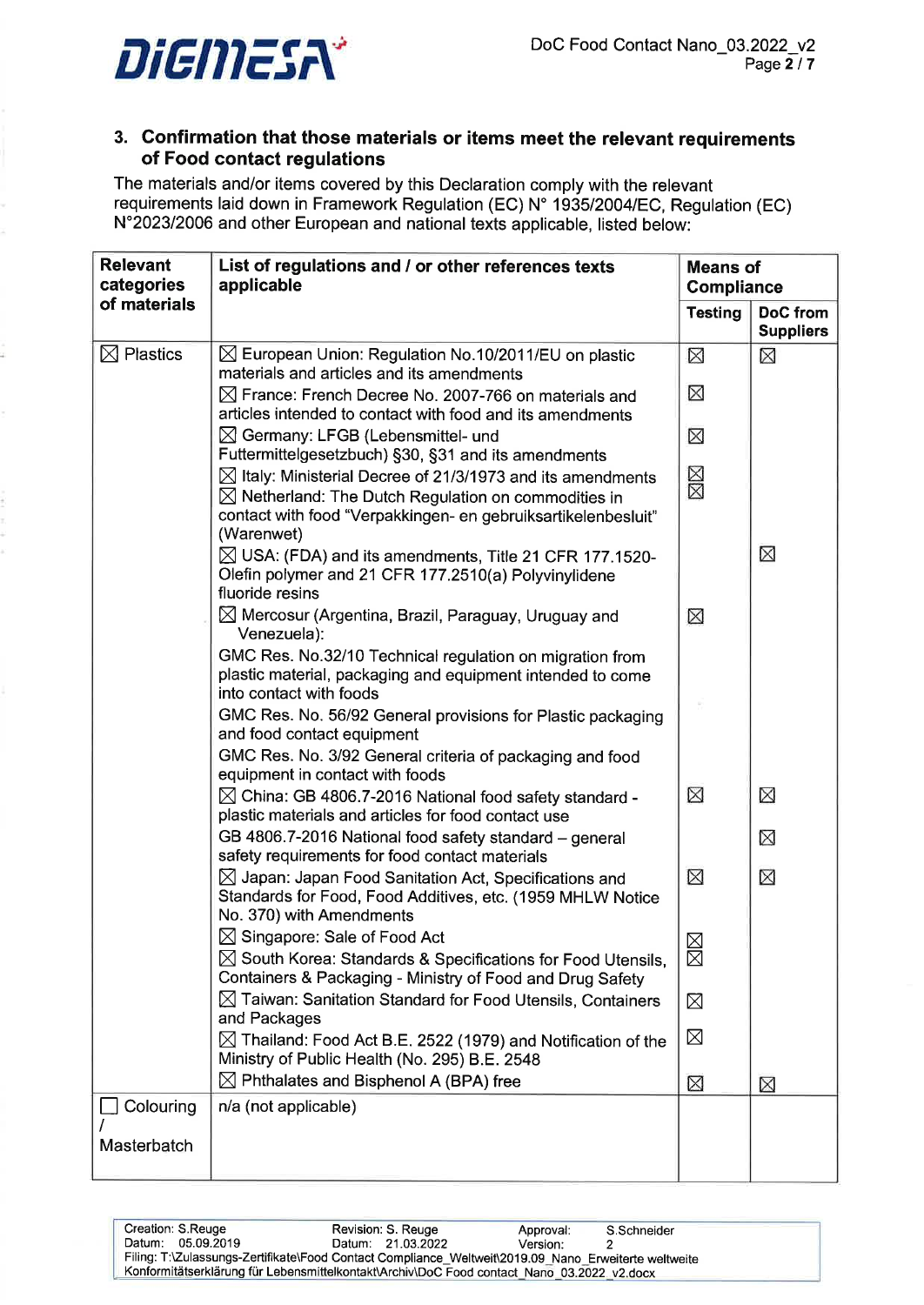

| $\boxtimes$ Ceramic / | $\boxtimes$ European Union: Directives 84/500/EEC 84/500                                                                | ⊠           |  |
|-----------------------|-------------------------------------------------------------------------------------------------------------------------|-------------|--|
| Glass                 | amended by 2005/31/EEC for ceramic articles intended to<br>come into contact with foodstuffs and EDQM "Technical        |             |  |
|                       | Guide on Metals and alloys used in food contact materials"                                                              |             |  |
|                       | after Resolution CM/Res(2013) EEC.                                                                                      |             |  |
|                       | $\boxtimes$ France: French Decree 2007-766 and DGCCRF                                                                   | ⊠           |  |
|                       | Document for Food Contact Suitability of Metals and Alloys                                                              |             |  |
|                       | Intended to Come Into Contact with Foodstuffs                                                                           |             |  |
|                       | $\boxtimes$ Italy: Ministerial Decree of 21/3/1973 and its                                                              | ⊠           |  |
|                       | amendments                                                                                                              | $\boxtimes$ |  |
|                       | $\boxtimes$ Netherland: The Dutch Regulation on commodities in<br>contact with food "Verpakkingen- en                   |             |  |
|                       | gebruiksartikelenbesluit"                                                                                               |             |  |
|                       | $\boxtimes$ GB 4806.4-2016 food safety requirement for ceramic                                                          | $\boxtimes$ |  |
|                       | $\boxtimes$ Switzerland: Ordinance 817.023.21 and its amendments                                                        | $\boxtimes$ |  |
|                       | $\boxtimes$ The Dutch Commodities Act (Regeling Verpakkingen en                                                         | $\boxtimes$ |  |
|                       | Gebruiksartikelen (Warenwet)), Annex A, Chapter IV                                                                      |             |  |
|                       | $\boxtimes$ Mercosur:                                                                                                   | $\boxtimes$ |  |
|                       | GMC Res. No. 12/11 on Maximum Inorganic Contaminants<br>in Food                                                         |             |  |
|                       | GMC Res. No. 46/06 for Metallic Packages and Articles in                                                                |             |  |
|                       | <b>Contact with Food</b>                                                                                                |             |  |
|                       | GMC Res. No. 3/92 General criteria of packaging and food                                                                |             |  |
|                       | equipment in contact with foods                                                                                         |             |  |
|                       | $\boxtimes$ Japan: Japan Food Sanitation Act, Specifications and                                                        | $\boxtimes$ |  |
|                       | Standards for Food, Food Additives, etc.                                                                                |             |  |
|                       | $\boxtimes$ Singapore: Sale of Food Act                                                                                 | $\boxtimes$ |  |
|                       | $\boxtimes$ South Korea: Standards & Specifications for Food<br>Utensils, Containers & Packaging - Ministry of Food and | $\boxtimes$ |  |
|                       | <b>Drug Safety</b>                                                                                                      |             |  |
|                       | $\boxtimes$ Taiwan: Sanitation Standard for Food Utensils,<br><b>Containers and Packages</b>                            | ⊠           |  |

The declarant can provide the appropriate documentation in support of the said compliance.

## **Product Certification**



Additionally, our products are classified NSF/ANSI 169 - Special Purpose **Food Equipment and Devices -**

according Chapter 4 of the 2000 U.S. FDA Food Code. Please refer to the following link with the official NSF-listing:

http://info.nsf.org/Certified/Food/Listings.asp?Company=28180&Standard=169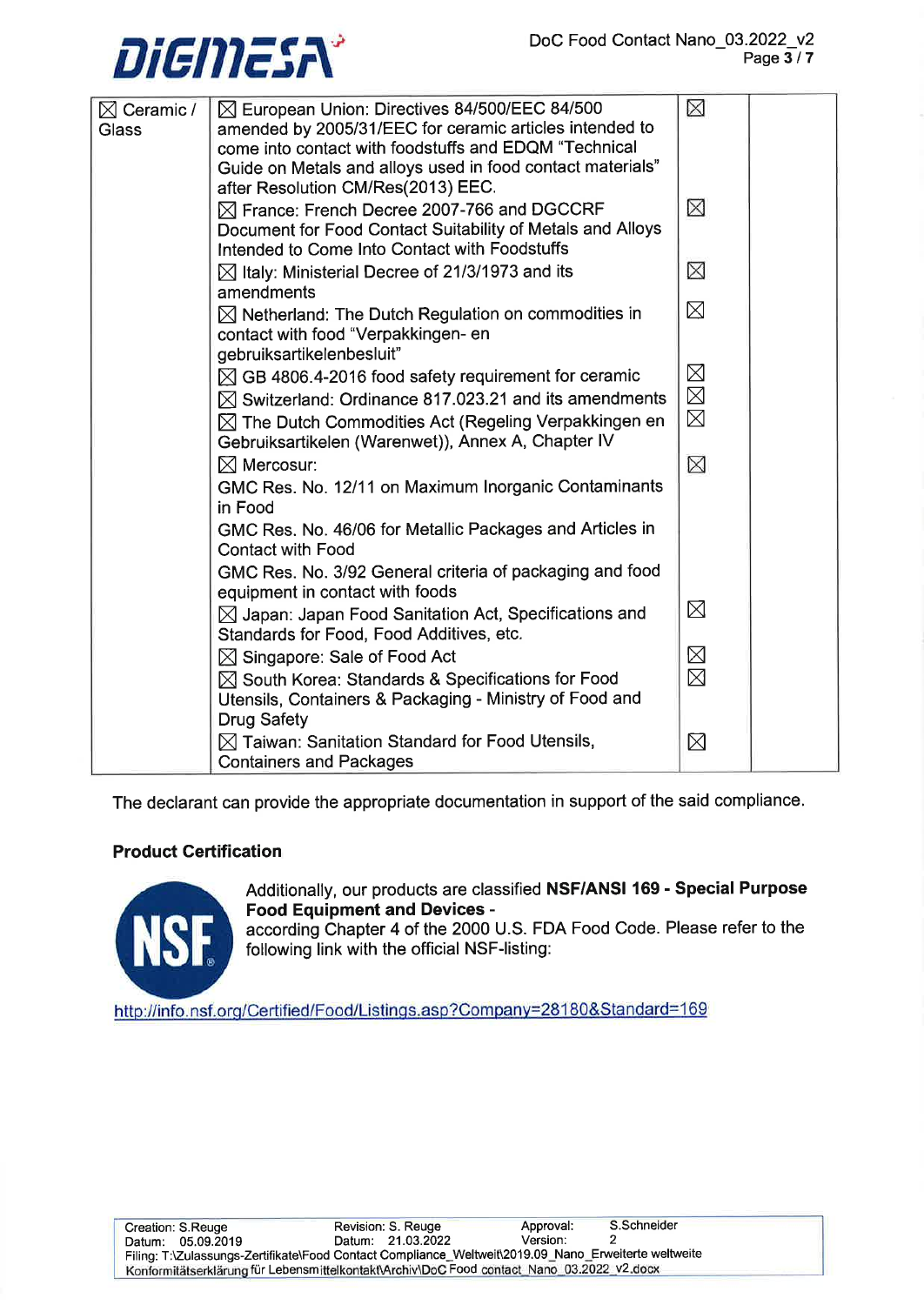

#### **Particularities**

(EC)Regulation N° 450/2009 on active and intelligent materials and items intended to come into contact with food:

 $\boxtimes$  n/a (not applicable)

(EC)Regulation N' 28212008 on recvcled plastic materials and items intended to come into contact with foods:

 $\boxtimes$  n/a

### This declaration of compliance has been established in respect of the following:

 $\boxtimes$  Declarations by suppliers of raw materials

 $\boxtimes$  Overall Migration testing

| <b>Flowmeter part</b> | <b>Simulants</b>       | <b>Time</b> | Temperature |
|-----------------------|------------------------|-------------|-------------|
| Measuring tube        | <b>Distilled water</b> | 2 hours     | 70 °C       |
| Turbine / Impeller    | <b>Distilled water</b> | 2 hours     | 70 °C       |
| Impeller cage         | <b>Distilled water</b> | 2 hours     | 70 °C       |

## Assessment of non-listed substances - Article 6 of (EU) Regulation N' 10/2011

 $\boxtimes$  Not applicable

 $\Box$  Risk assessment (article 19 of (EU) Regulation N° 10/2011)

 $\Box$  If not, list substances and information relevant to the risk assessment

| <b>Nom</b> | Identification<br>CAS - EINECS - N° de Référence MCDA |
|------------|-------------------------------------------------------|
|            | $\overline{\phantom{0}}$                              |

#### Assessment of non-intentionally added substances (NIAS):

 $\Box$  Not applicable

 $\boxtimes$  Risk assessment (article 19 of (EU) Regulation N° 10/2011): No migrants detected beyond risky proportions with food simulant C (20% ethanol) under  $3 \times 24$  h / 65°C.

 $\Box$  If not, list substances and information relevant to the risk assessment

| <b>Nom</b> | <b>Identification</b><br>CAS - EINECS - N° de Réf. MCDA |
|------------|---------------------------------------------------------|
|            |                                                         |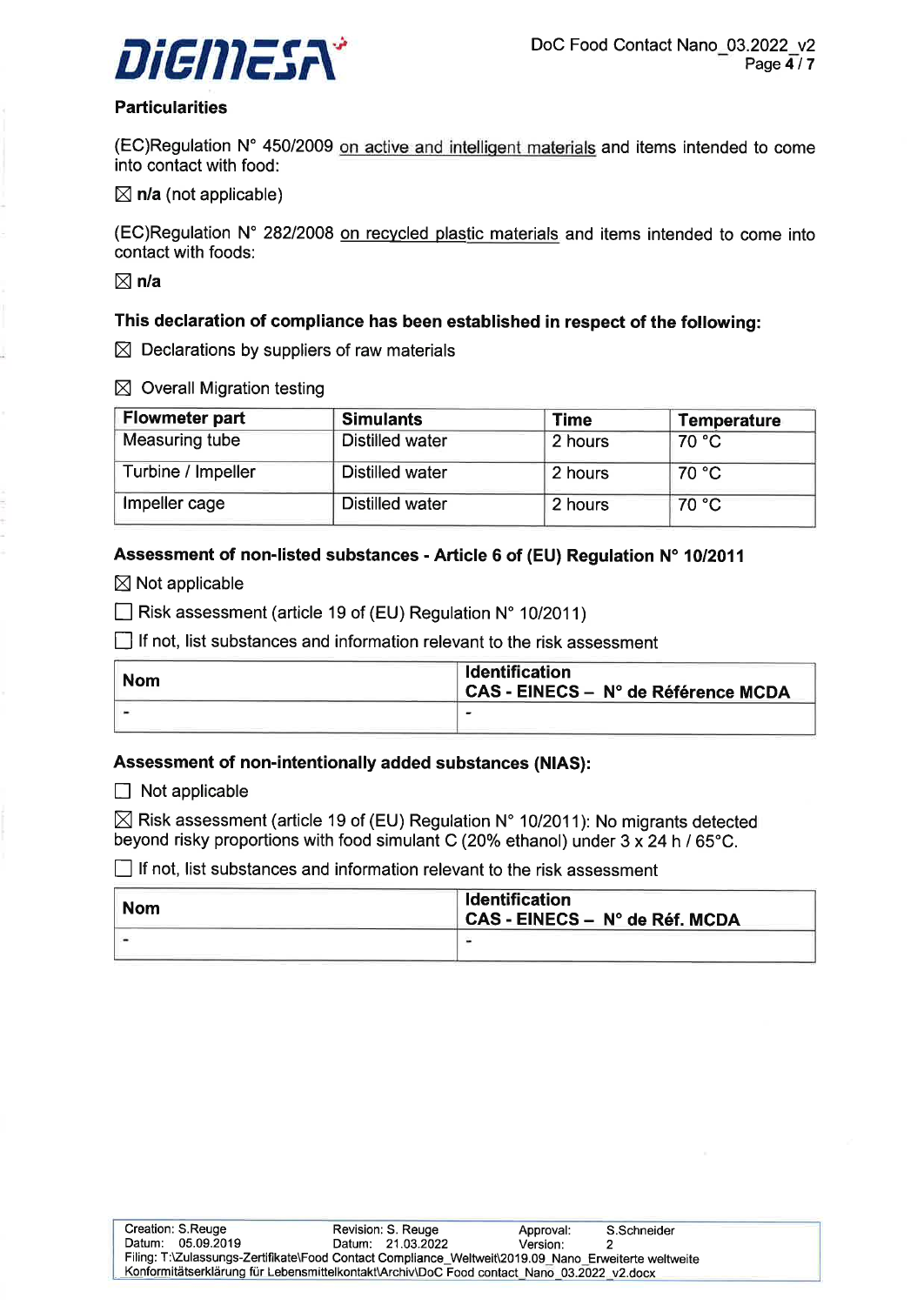

# 4. lnformation on substances with restrictions

List of substance(s) subject to restriction and migration limits according to Regulation 10/2011/EC:

| FCM No.<br>(10/2011<br>/EC) | <b>CAS No.</b> | <b>Name</b>                                                         | <b>Limits</b><br>(mg/kg) | $A^*$                     | W <sup>*</sup> | $\mathsf{C}^*$ | $M^*$ |
|-----------------------------|----------------|---------------------------------------------------------------------|--------------------------|---------------------------|----------------|----------------|-------|
| 19                          | ÷.             | N, N-bis(2-hydroxyethyl)alkyl<br>(C 8-C 18) amine                   | 1.2                      | $\mathbf x$               |                | X              |       |
| 20                          | $\blacksquare$ | N, N-bis(2-hydroxyethyl)alkyl<br>(C 8-C 18) amine<br>hydrochlorides | 1.2                      | X                         |                | X              |       |
| 132                         | 75-38-7        | Vinylidene fluoride                                                 | 5.0                      | $\mathbf x$               |                |                |       |
| 368                         | 693-36-7       | Thiodipropionic acid,<br>dioctadecyl ester                          | 5.0                      | X                         |                |                |       |
| 433                         | 2082-79-3      | Octadecyl 3-(3,5-di-tert-butyl-<br>4- hydroxyphenyl) propionate     | 6.0                      | $\boldsymbol{\mathsf{x}}$ |                | $\mathsf{x}$   |       |
| 779                         | 182121-12-6    | $9.9 -$<br>bis(methoxymethyl)fluorene                               | 0.05                     | X                         |                | X              |       |

\* Compliance with these limits was established by Analysis (A), Worst case (W), Calculation (C) or Modelling (M).

ln the case of tests, specify the simulant(s) and test conditions:

| <b>Flowmeter part</b> | <b>Simulants</b>       | Time     | <b>Temperature</b> |
|-----------------------|------------------------|----------|--------------------|
| Measuring tube        | <b>Distilled water</b> | 24 hours | 40 $^{\circ}$ C    |
| Turbine / Impeller    | <b>Distilled water</b> | 24 hours | 40 °C              |
| Impeller cage         | <b>Distilled water</b> | 24 hours | 40 °C              |

Note: the material of the impeller cage (Moplen HP500N) was tested on another item and each regulated substance was in conformity with the Specific Migration Limits. The food contact ratio of the tested object being much higher than the one the impeller cage, the results can be taken into consideration, moreover with a safety margin for the nano configuration.

List of substance(s) subject to restriction but without migration limits according to Regulation 10/2011/EC:

# $\boxtimes$  Not applicable

List of additives having multiple function after Regulation 10/2011/EC (e.g. food additive and packaging additive):

| E number | <b>Name of Additive</b>      | <b>PM/REF N°</b><br>and/or CAS N° |
|----------|------------------------------|-----------------------------------|
| E 470a   | Calcium salts of fatty acids | 977089-53-4                       |
| E 553b   | Talc                         | 14807-96-6                        |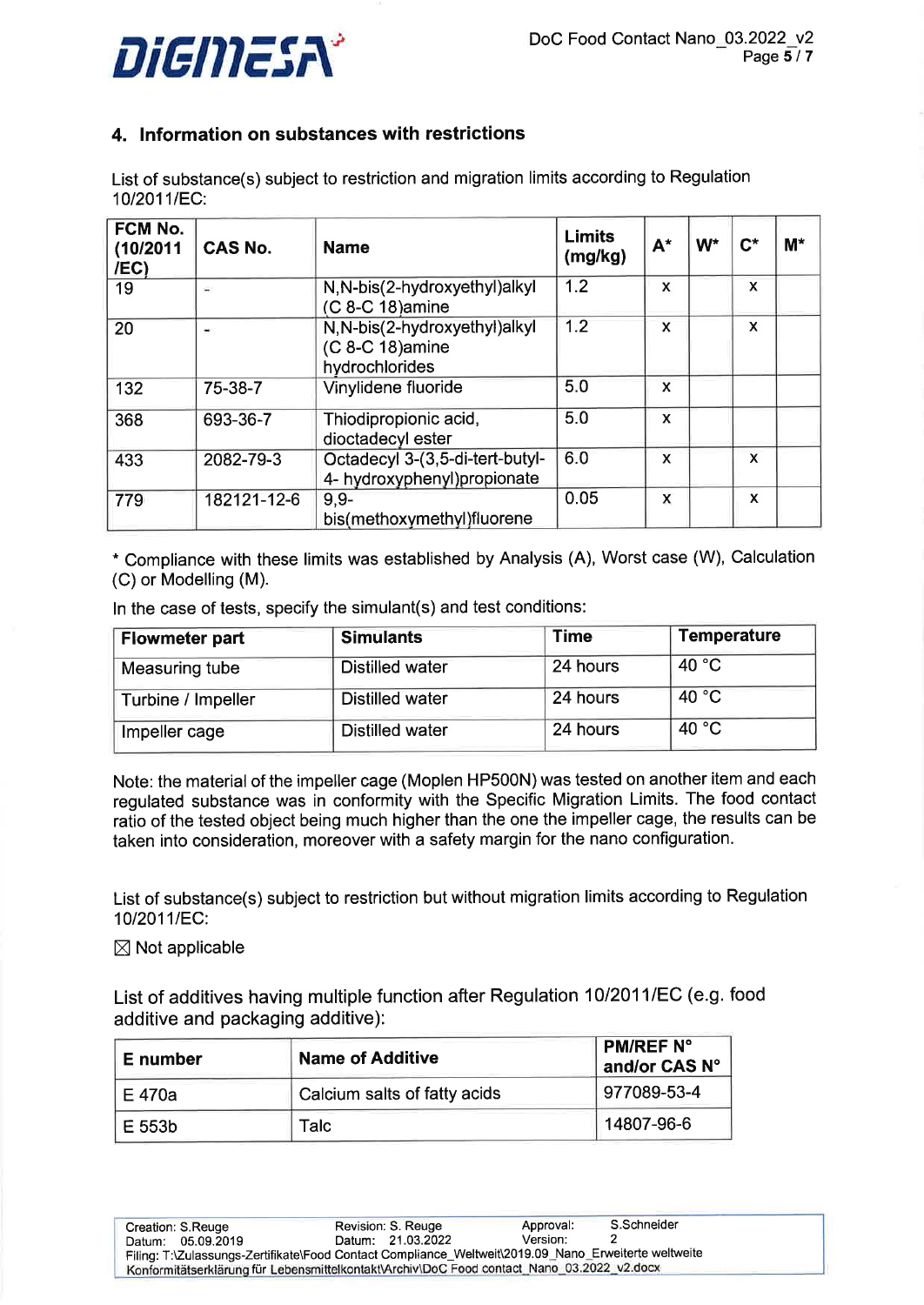

## 5. lnformation related to the intended use of the materials or items

| Materials or items intended for infants and young children<br><b>Yes</b>                                                                                                                                                                           |                 |  |  |  |
|----------------------------------------------------------------------------------------------------------------------------------------------------------------------------------------------------------------------------------------------------|-----------------|--|--|--|
| Type of food intended to be placed in contact:                                                                                                                                                                                                     |                 |  |  |  |
| $\Box$ All types of food products                                                                                                                                                                                                                  |                 |  |  |  |
| or                                                                                                                                                                                                                                                 |                 |  |  |  |
| $\boxtimes$ Beverage / aqueous foods (such as<br>Fatty foods:                                                                                                                                                                                      |                 |  |  |  |
| water)                                                                                                                                                                                                                                             | Alcoholic foods |  |  |  |
| Acidic foods<br>Ice creams                                                                                                                                                                                                                         |                 |  |  |  |
| If the material and / or item subject to (EU) Regulation $N^{\circ}$ 10/2011 is<br>concerned by the application of a reduction factor, this should be mentioned:<br>Reduction factor due to fat content<br>Reduction factor related to D2 simulant |                 |  |  |  |
|                                                                                                                                                                                                                                                    |                 |  |  |  |

#### Contact conditions (time and temperatures) corresponding to the input data:

The article and materials thereof covered by this Declaration of Conformity is/are suitable for repeated use in contact with the above-mentioned type of food up to 40 °C for periods of time of 24 consecutive hours each.

Maximum surface / volume ratio in contact with food used to establish compliance of the material or item (if applicable):  $0.6$  dm<sup>2</sup> / 100 ml

Precaution before use: please note, that the article has to be rinsed thoroughly with potable water (up to 50'C warm) prior to the first application.

## 6. Functional barrier (FB) in the case of multilayer materials according to Regulation N°10/2011

 $\boxtimes$  Not applicable

Or tick the corresponding box if the materials meet the requirements when using a FB:

Multi-layer plastics (Article 13 (2), (3) and (4) of (EU) Regulation  $N^{\circ}$  10/2011)

Multi-layer materials (Article 14 (2), (3) and (3) of (EU) Regulation N°10/2011)

 $\Box$  The material covered by this declaration is to be used only behind a functional barrier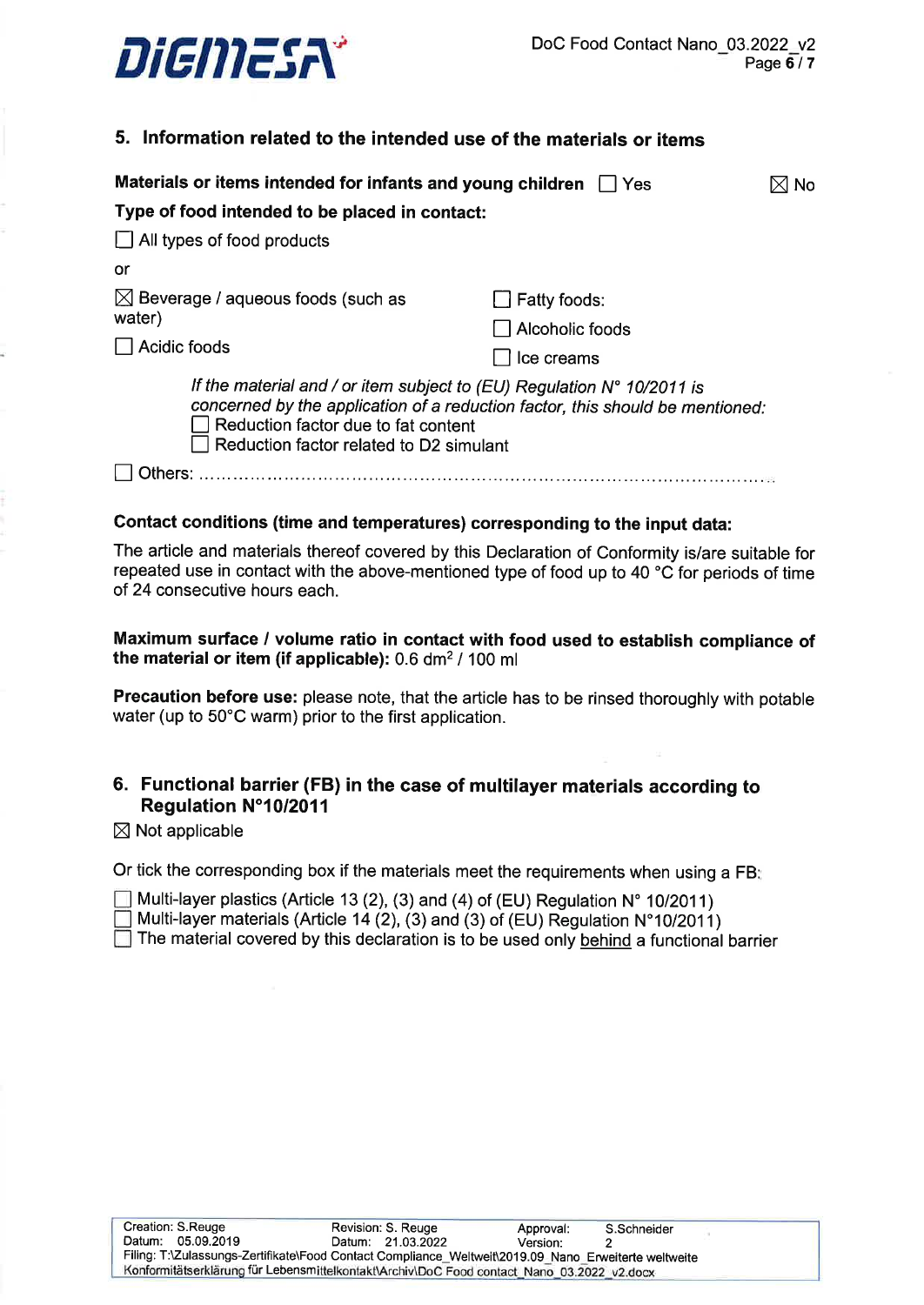

Please note, that this declaration replaces the precedent versions of it.

By observing the above requirements, we have fulfilled our duty of care regarding the compliance of the product we supply.

This declaration is valid on condition that there is no modification of material composition, that its intended use has not changed and in the absence of significant regulatory changes. "The DGGCRF (French Directorate General for Competition, Consumer Affairs and Prevention of Fraud) suggests a maximum duration of 5 years for the validity period of the test reports; if changes that may cause a change in the inertness of the material have occurred during this period, the tests must be repeated."<sup>1</sup>

Compliance is understood to be subject to compliance with the conditions of storage, handling and use, taking into account the specific characteristics of the material or item, and the conditions such as prescribed by professional practices or codes.

ln the event of changes to the nature of the packaged product, its composition or its intended use, as well as in the event of a change in the conditions for using the material or the item, the person for whom this declaration is intended must ensure the compatibility packaging / content for which s/he then accepts responsibility.

Stefan Schneider and CEO

Name **Position** 

DIGMESA AG Keltenstrasse 31<br>CH 2563 Ipsach

uthorized signature and stamp **Place and Date** 

lpsach, 21<sup>th</sup> of March 2022

<sup>1</sup>(ANIA / Food Packaging Platform: lnstructions for completing the Declaration of Compliance with food contact legislation, March 2019. https://www.ania.net/alimentation-sante/declaration-conformitemateriaux-equipements-au-contact-denrees-alimentaires )